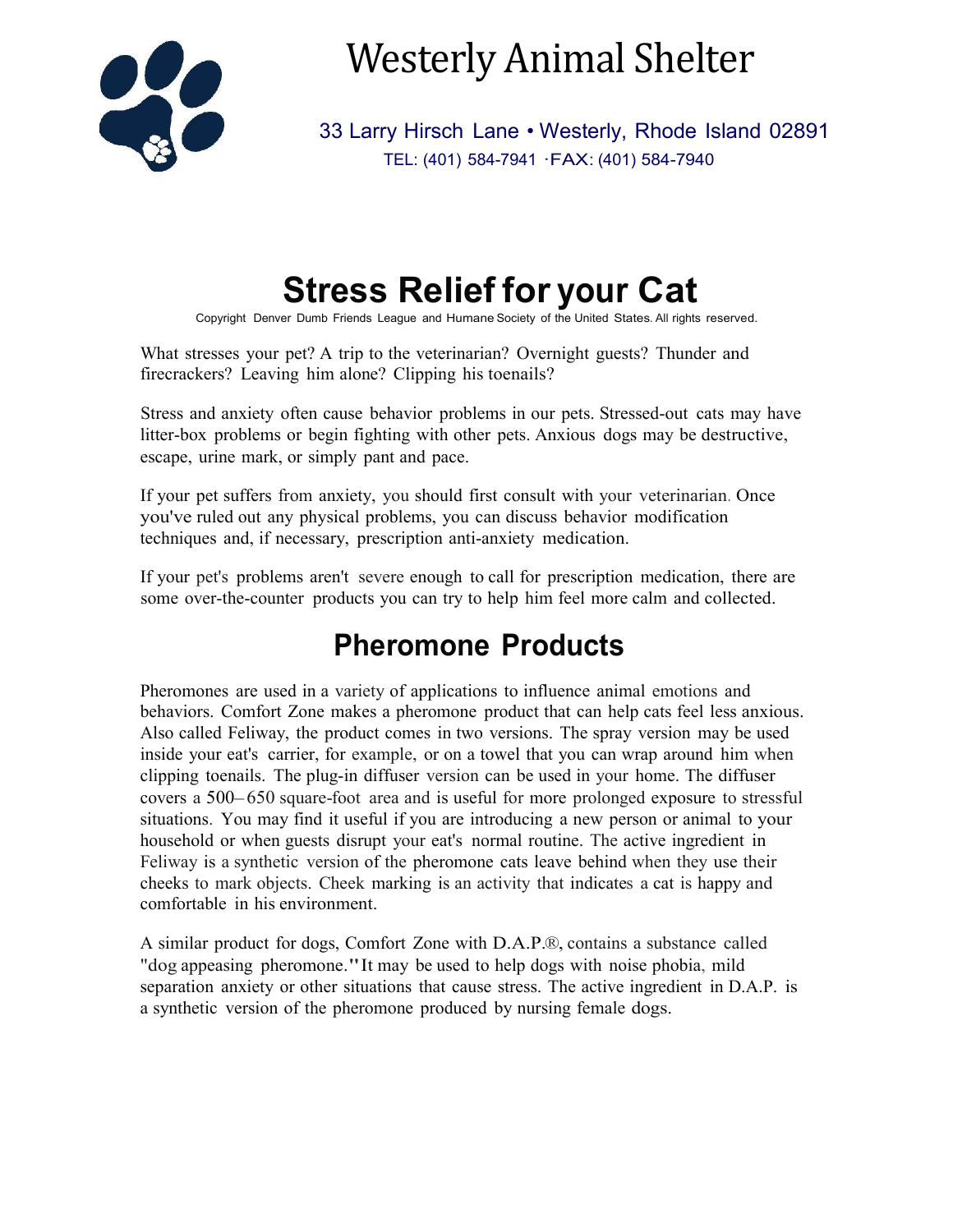Pheromones are purportedly safe for animals and do not affect humans. Comfort Zone products can be purchased at most pet supply stores or through pet supply catalogs.

#### **Flower Essences**

Flower essences are dilute extracts of various types of flowers and plants. They are used to treat emotional distress in animals and people. A liquid administered in very small doses (a few drops a day in your pet's water bowl), flower essences can be purchased at specialty pet supply stores, as well as most health food stores. One brand of flower essence, Bach Flower Remedies®, though originally created for humans, has been used successfully with pets. To learn more about the use of the Bach remedies read "Bach Flower Remedies for Animals," a book by Gregory Vlarnis and Helen Graham. There are also flower essences created expressly for pets. One Web site you can check out i[s](http://www.spiritessence.com/) [www.spiritessence.com.](http://www.spiritessence.com/)

#### **Body wraps**

Wrapping a dog in a snug garment may help reduce stress. The wrap is believed to help calm sensory reception. This remedy is based on therapeutic touch and on work done with autistic children. Wraps can be purchased under the product name "Anxiety Wrap" on the Internet. An easy and inexpensive alternative is to fit the dog with a tight T-shirt, knotted on top of his back to make it snug.

#### **Herbal Products**

The aroma of some herbs has calming effects on animals and people. The Calming Collar incorporates a blend of herbs in a collar for dogs or cats. Go to [www.calmingcollars.com](http://www.calmingcollars.com/)  for more information.

### **Supplements**

Two products use a combination of natural ingestible ingredients that are known to have anxiety-relief benefits. Composure (made by Vetri-Science®) and Calming (made by PetNaturals®) contain L-theanine, an amino acid, thiamine (Vitamin Bl), and colustrum. Composure is made to be given twice daily and becomes effective after the animal has been taking it for I0 to 14 days. Calming is designed to be used in short-term situations and becomes effective within 15 minutes and lasts for several hours. For more information, you can visit the manufacturers' Web sites at vetriscience.com and petnaturals.com.

Like us, individual dogs and cats may respond differently to different treatments, so you'll want to experiment to see what works best for your pet.

**Note: None of these products is intended as an automatic cure for behavior problems. Each should be used in conjunction with behavior modification techniques. Some products may work better than others on your animal and others**